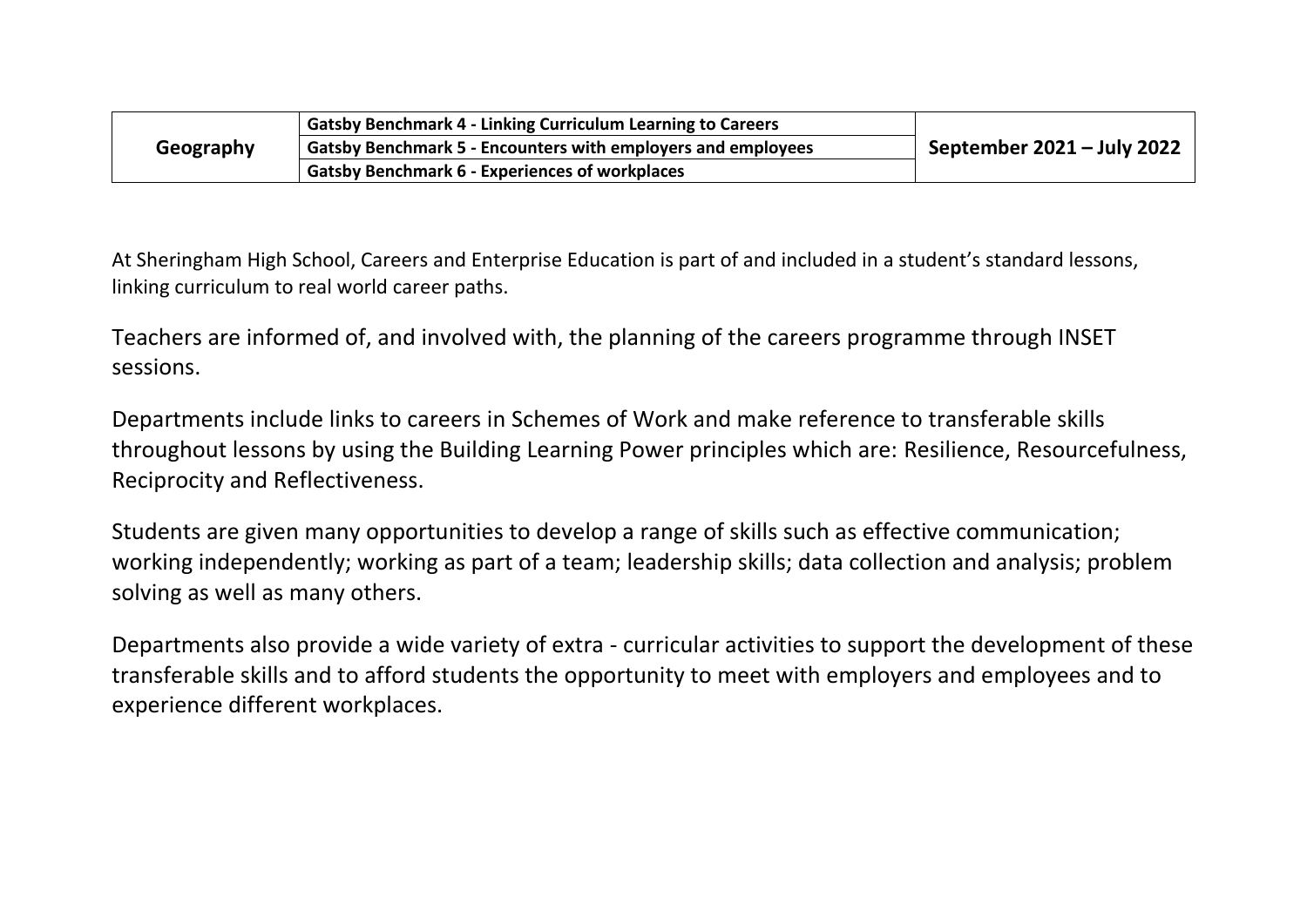|                 | <b>AUTUMN</b>                                                                                                                                                                                                                                                                                                                                                                | <b>SPRING</b>                                                                                                                                                                                                                                                                                                                                                                                                         | <b>SUMMER</b>                                                                                                                                                                                                                                                                                                                                                                                                                                                                                                                                                                    |
|-----------------|------------------------------------------------------------------------------------------------------------------------------------------------------------------------------------------------------------------------------------------------------------------------------------------------------------------------------------------------------------------------------|-----------------------------------------------------------------------------------------------------------------------------------------------------------------------------------------------------------------------------------------------------------------------------------------------------------------------------------------------------------------------------------------------------------------------|----------------------------------------------------------------------------------------------------------------------------------------------------------------------------------------------------------------------------------------------------------------------------------------------------------------------------------------------------------------------------------------------------------------------------------------------------------------------------------------------------------------------------------------------------------------------------------|
|                 | Year <sub>7</sub>                                                                                                                                                                                                                                                                                                                                                            |                                                                                                                                                                                                                                                                                                                                                                                                                       |                                                                                                                                                                                                                                                                                                                                                                                                                                                                                                                                                                                  |
|                 | <b>Map skills</b><br><b>Which direction?</b>                                                                                                                                                                                                                                                                                                                                 | <b>Restless Earth</b>                                                                                                                                                                                                                                                                                                                                                                                                 | <b>Rivers and Flooding</b>                                                                                                                                                                                                                                                                                                                                                                                                                                                                                                                                                       |
| <b>ACTIVITY</b> | Giving directions for a route based on a sketch<br>map, drawing a sketch map from a mental<br>map.                                                                                                                                                                                                                                                                           | Montserrat: living with an active volcano<br>Coping with earthquakes and volcanoes.                                                                                                                                                                                                                                                                                                                                   | Tewkesbury under water: What causes floods?<br>Thinking skills- reasoning, drawing a spider<br>diagram, explanations.<br>Numeracy skills-area.<br>The war against the sea: Defend $-$ or let go?                                                                                                                                                                                                                                                                                                                                                                                 |
| <b>OUTCOME</b>  | Assessing the accuracy of a sketch map of<br>Britain, calling up a mental map of a place,<br>making judgements.<br>Awareness and link to<br><b>Skills</b><br>Studying maps<br>Giving directions<br>Thinking skills, coming up with reasons and<br>answers<br>jobs<br>Social services<br>Researcher<br>Home office<br><b>Further education</b><br>Legal services<br>$\bullet$ | Geographical Enquiry.<br>Interpreting a map and photos, giving<br>reasons and explanations,<br>Awareness and link to<br><b>Skills</b><br><b>Explaining patterns</b><br>Identifying and labelling cross sections<br>Answering questions based on maps<br>Thinking skills, filling in data tables<br>jobs<br><b>Mathematical services</b><br>Aerial surveys<br>Cartography<br>$\bullet$<br>$\overline{OS}$<br>$\bullet$ | Atlas skills:<br>Interpreting contour patterns. Latitude and<br>Longitude.<br>Reading an OS map, interpreting an OS map,<br>using grid references and map scale, matching<br>photos to an OS map. Drawing a sketch map of a<br>route from the map, making a simple time<br>calculation,<br>Awareness and link to<br><b>Skills</b><br>Reasoning<br>Copying and completing diagrams<br>Literacy skills match key terms with definitions<br>Thinking skills, linking landforms with diagrams<br>jobs<br>Scientific services<br>Hydrology<br><b>Geological survey</b><br>Meteorology |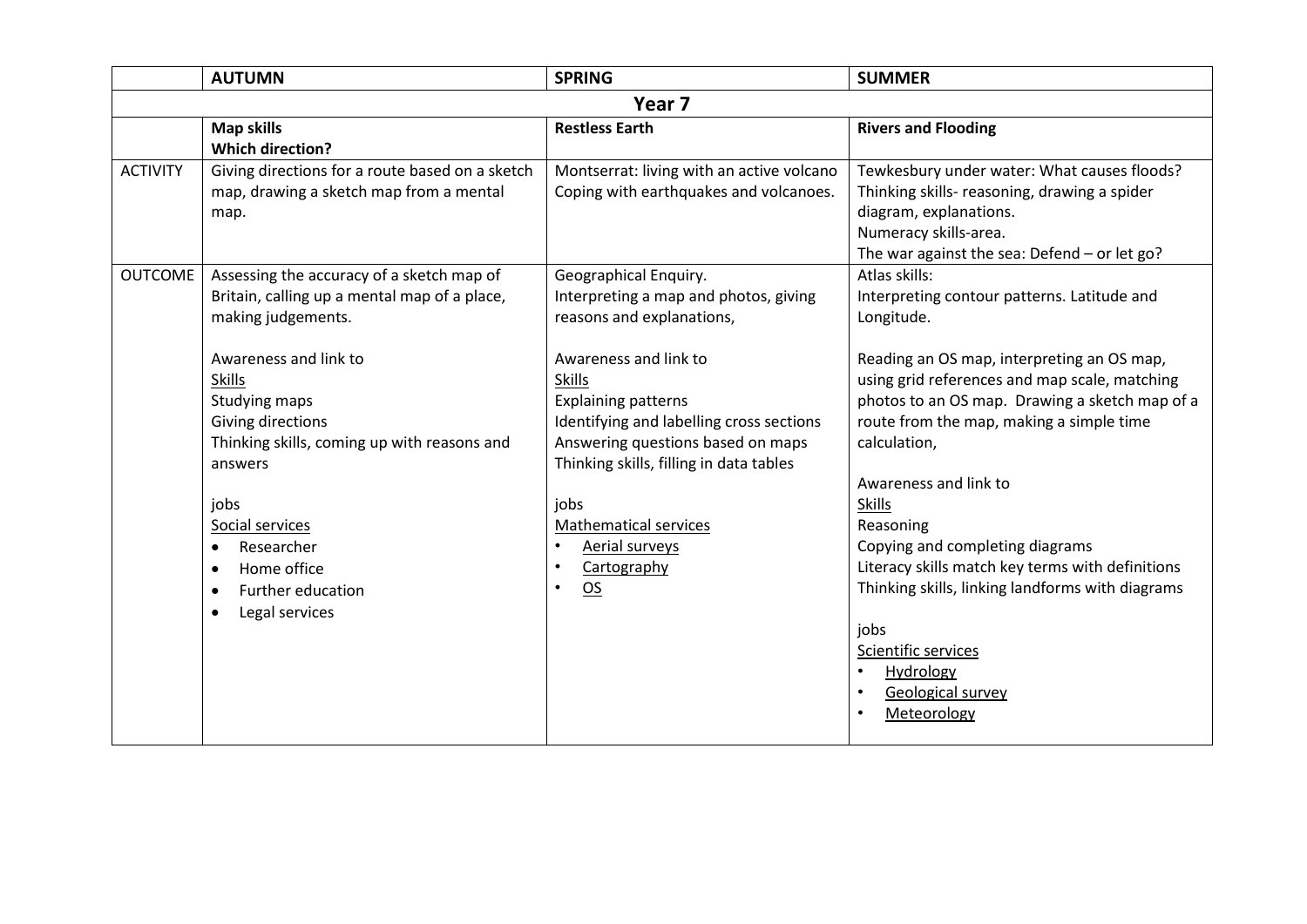|                 | Year <sub>8</sub>                                                                                                                                                                                                          |                                                                                                                                                                                                                                          |                                                                                                                                                                                                                                                                                                                                                                                                                                    |
|-----------------|----------------------------------------------------------------------------------------------------------------------------------------------------------------------------------------------------------------------------|------------------------------------------------------------------------------------------------------------------------------------------------------------------------------------------------------------------------------------------|------------------------------------------------------------------------------------------------------------------------------------------------------------------------------------------------------------------------------------------------------------------------------------------------------------------------------------------------------------------------------------------------------------------------------------|
|                 | <b>Welcome to Beijing</b>                                                                                                                                                                                                  | <b>Weather and Climate</b>                                                                                                                                                                                                               | The USA: a superpower?                                                                                                                                                                                                                                                                                                                                                                                                             |
|                 | China's place in the world                                                                                                                                                                                                 |                                                                                                                                                                                                                                          | <b>Brazil</b>                                                                                                                                                                                                                                                                                                                                                                                                                      |
| <b>ACTIVITY</b> | Giving facts to describe a location, comparing<br>maps to find a more suitable location,<br>describing the scene in a photo,                                                                                               | Why is our weather so changeable?<br>Reading a weather map, assessing cloud<br>cover, matching terms to definitions,<br>suggesting aspects of weather that could<br>be measured at home and how.<br>Identifying cloud type from a photo, | Analysing tables of data, summing up, writing<br>interesting text, making a judgement.<br>What is Brazil like? Brazil's natural riches, the<br>peopling of Brazil.<br>So where is everyone?<br>Life in the favela.<br>How developed is Brazil?<br>Inequality in Brazil.<br>Brazil's rainforest.<br>The challenges facing Brazil.                                                                                                   |
| <b>OUTCOME</b>  | Measuring distance on a map, picking out<br>geographical facts from a tourist account.<br>Awareness and link to Skills and jobs<br>Travel & Tourism<br>Hotel management<br>Tourism<br>$\bullet$<br>Recreational management | Analysing maps, identifying essentials,<br>applying logical thought.<br>Awareness and link to Skills and jobs<br>Scientific services<br>Hydrology<br>$\bullet$<br>Geological survey<br>$\bullet$<br>Meteorology<br>Engineering           | Text comprehension, practising a phone<br>conversation, thinking skills, identifying good and<br>bad points, responding to an opinion.<br>Comparing numerical data in a table, using data<br>as evidence in making a decision. Analysing a<br>satellite image, writing an action plan.<br>Awareness and link to Skills and jobs<br><b>Environmental Services</b><br>Planning<br>Environmental health<br><b>Building</b><br>Farming |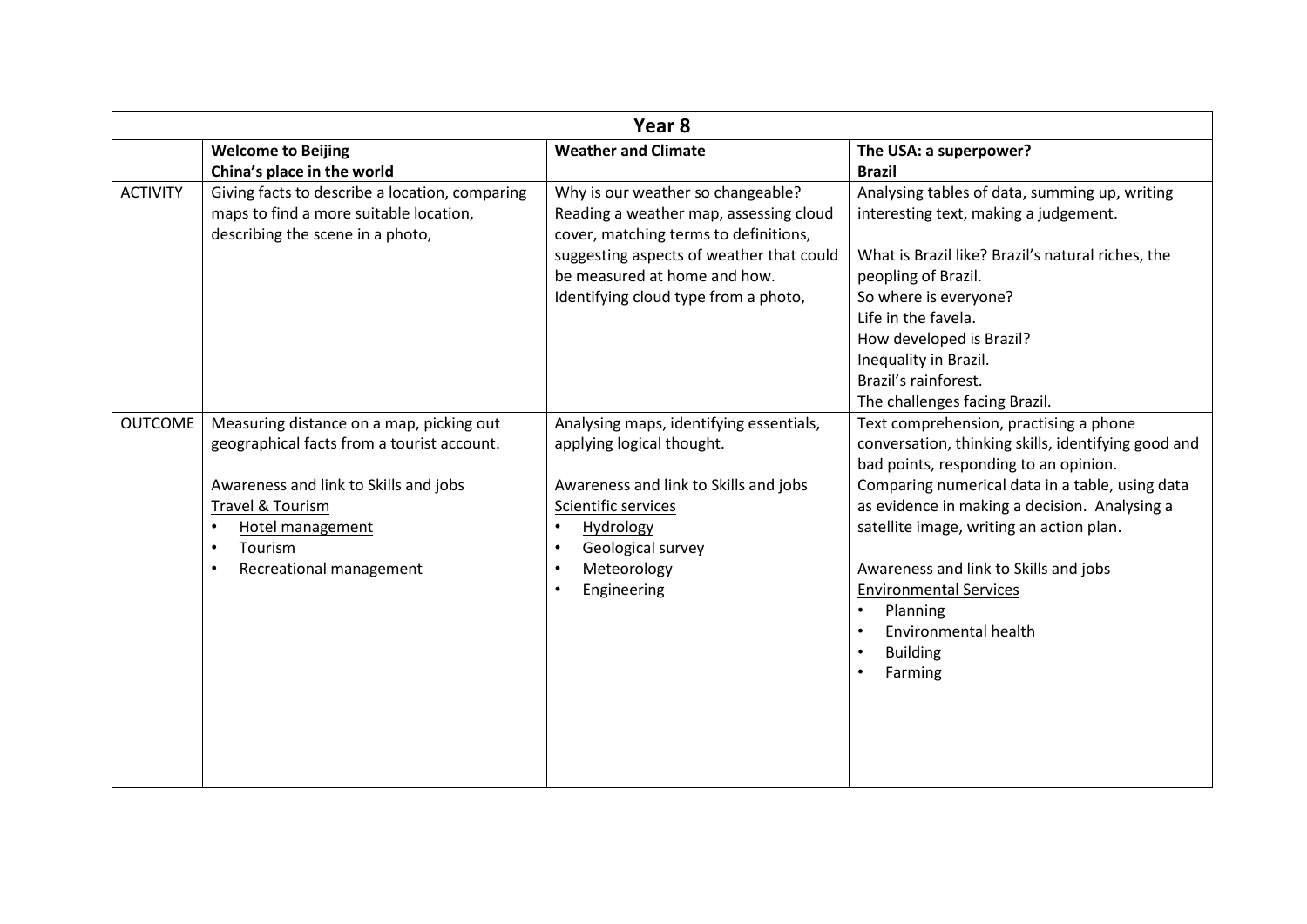|                 |                                                                                                                                                      | Year 9                                                                                                                                |                                                                                                                                                                                                                                                                                               |
|-----------------|------------------------------------------------------------------------------------------------------------------------------------------------------|---------------------------------------------------------------------------------------------------------------------------------------|-----------------------------------------------------------------------------------------------------------------------------------------------------------------------------------------------------------------------------------------------------------------------------------------------|
|                 | <b>Natural/Tectonic Hazards and Weather</b><br><b>Hazards &amp; Tropical Storms</b>                                                                  | <b>Climate Change- Global and UK focus</b>                                                                                            | <b>Fieldwork skills</b>                                                                                                                                                                                                                                                                       |
| <b>ACTIVITY</b> | Distribution of earthquakes and volcanoes.<br>Finding evidence from photographs.<br>Describing and interpreting information from<br>maps and graphs. | What is the evidence for climate<br>change? Drawing labelled sketches and<br>diagrams. Using and describing<br>information in photos. | Investigating river processes and management,<br>primary data collection in river fieldwork,<br>processing and presenting river fieldwork.<br>Analysis and conclusions - river enquiry.<br>Investigating variations in urban quality of life,<br>primary data collection for urban fieldwork. |
| <b>OUTCOME</b>  | Drawing and annotating diagrams and<br>sketches. Carrying out personal research.<br>Using OS maps.                                                   | Managing the impacts of climate change.<br>Careers in environmental industries and<br>research.                                       | Evaluating a river enquiry and processing and<br>presenting urban fieldwork. Communication<br>skills.                                                                                                                                                                                         |
|                 | Awareness and link to Skills and jobs                                                                                                                | Awareness and link to Skills and jobs                                                                                                 | Awareness and link to Skills and jobs                                                                                                                                                                                                                                                         |
|                 | Scientific services                                                                                                                                  | <b>Environmental Services</b>                                                                                                         | Informational services                                                                                                                                                                                                                                                                        |
|                 | Engineering                                                                                                                                          | <b>Building</b><br>$\bullet$                                                                                                          | Market research                                                                                                                                                                                                                                                                               |
|                 | Geology                                                                                                                                              | Farming<br>$\bullet$                                                                                                                  | Research                                                                                                                                                                                                                                                                                      |
|                 | Meteorology<br>$\bullet$                                                                                                                             | Forestry<br>$\bullet$                                                                                                                 | Journalism                                                                                                                                                                                                                                                                                    |
|                 | Oil companies<br>$\bullet$                                                                                                                           | Estates management<br>$\bullet$                                                                                                       |                                                                                                                                                                                                                                                                                               |
|                 | Soil surveys                                                                                                                                         | Town and country planning<br>$\bullet$                                                                                                |                                                                                                                                                                                                                                                                                               |
|                 |                                                                                                                                                      | Year 10                                                                                                                               |                                                                                                                                                                                                                                                                                               |
|                 | <b>The Living World</b>                                                                                                                              | <b>Urban Issues and Challenges</b>                                                                                                    | <b>Fieldwork Investigations and The Changing</b><br><b>Economic World</b>                                                                                                                                                                                                                     |
| <b>ACTIVITY</b> | Ecosystems: Introducing global ecosystems.                                                                                                           | Examining an increasingly urban world.                                                                                                | Enquiry process.                                                                                                                                                                                                                                                                              |
|                 | Drawing a climate graph. Describing patterns                                                                                                         | Using numerical data. Economic                                                                                                        | Inter-relationships.                                                                                                                                                                                                                                                                          |
|                 | from maps and data. Drawing labelled maps                                                                                                            | challenges in Rio                                                                                                                     | Investigating variations in urban quality of life.                                                                                                                                                                                                                                            |
|                 | and diagrams. Using numerical data.                                                                                                                  | Improving Rio's environment. How can                                                                                                  | Primary data collection for urban fieldwork.                                                                                                                                                                                                                                                  |
|                 |                                                                                                                                                      | urban change affect the environment?                                                                                                  | Processing and presenting urban fieldwork.                                                                                                                                                                                                                                                    |
|                 |                                                                                                                                                      | Literacy skills-describing information in                                                                                             |                                                                                                                                                                                                                                                                                               |
|                 |                                                                                                                                                      | photos and preparing a presentation.                                                                                                  |                                                                                                                                                                                                                                                                                               |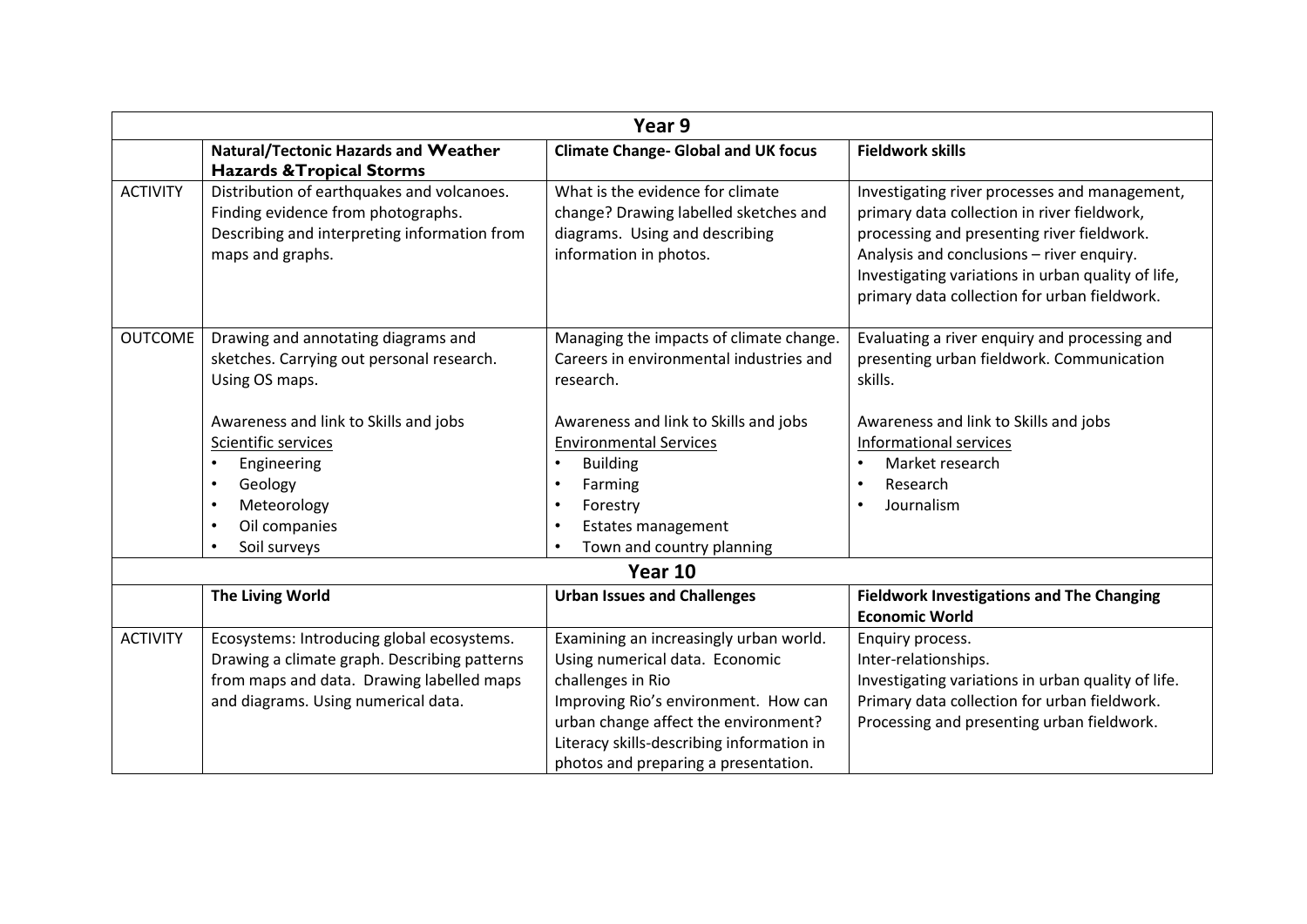|                 |                                                |                                         | Comparing countries using a range of social and |
|-----------------|------------------------------------------------|-----------------------------------------|-------------------------------------------------|
|                 |                                                |                                         | economic measures of development. Changing      |
|                 |                                                |                                         | population structures.                          |
|                 |                                                |                                         |                                                 |
|                 |                                                |                                         | Causes of uneven development                    |
|                 |                                                |                                         | Uneven development - wealth and health. Using   |
|                 |                                                |                                         | numerical data,                                 |
|                 |                                                |                                         | Reducing the gap - fair trade.                  |
|                 |                                                |                                         | Finding information from photos.                |
|                 |                                                |                                         | Presenting data using different graphical       |
|                 |                                                |                                         | techniques.                                     |
| <b>OUTCOME</b>  | Finding evidence from photos. Managing         | Describing population trends from       | Analysis and conclusions - urban fieldwork.     |
|                 | tropical rainforests Sustainable management    | graphs. Using a variety of graphic      | Evaluating an urban enquiry                     |
|                 | of tropical rainforests                        | techniques to present data.             |                                                 |
|                 |                                                |                                         | Interpreting population pyramids. Reducing the  |
|                 | Awareness and link to Skills and jobs          | Awareness and link to Skills and jobs   | gap - tourism knowledge and skills.             |
|                 | <b>Environmental Services</b>                  | Management                              |                                                 |
|                 | Dept. for environment                          | Local government<br>$\bullet$           | Awareness and link to Skills and jobs           |
|                 | Agriculture                                    | Foreign office<br>$\bullet$             | Social services                                 |
|                 | Landscaping                                    | Industrial management<br>$\bullet$      | Social work                                     |
|                 | Forestry commission                            | <b>Business management</b><br>$\bullet$ | Civil service                                   |
|                 | Research timber technology                     | Overseas buying<br>$\bullet$            | Police                                          |
|                 |                                                |                                         | Consumer services                               |
|                 |                                                |                                         | Personnel                                       |
|                 |                                                | Year 11                                 |                                                 |
|                 | <b>Changing Economic World</b>                 | <b>Mock Exams: Skills Revision</b>      | <b>Exam Revision</b>                            |
| <b>ACTIVITY</b> | Nigeria - a newly emerging economy:            | Cartographic                            |                                                 |
|                 | Exploring Nigeria. Comparing countries using a | Graphical                               |                                                 |
|                 | range of social and economic measures of       | Numerical                               |                                                 |
|                 | development.                                   | Statistical                             |                                                 |
|                 |                                                | Data                                    |                                                 |
|                 | Balancing a changing industrial structure      |                                         |                                                 |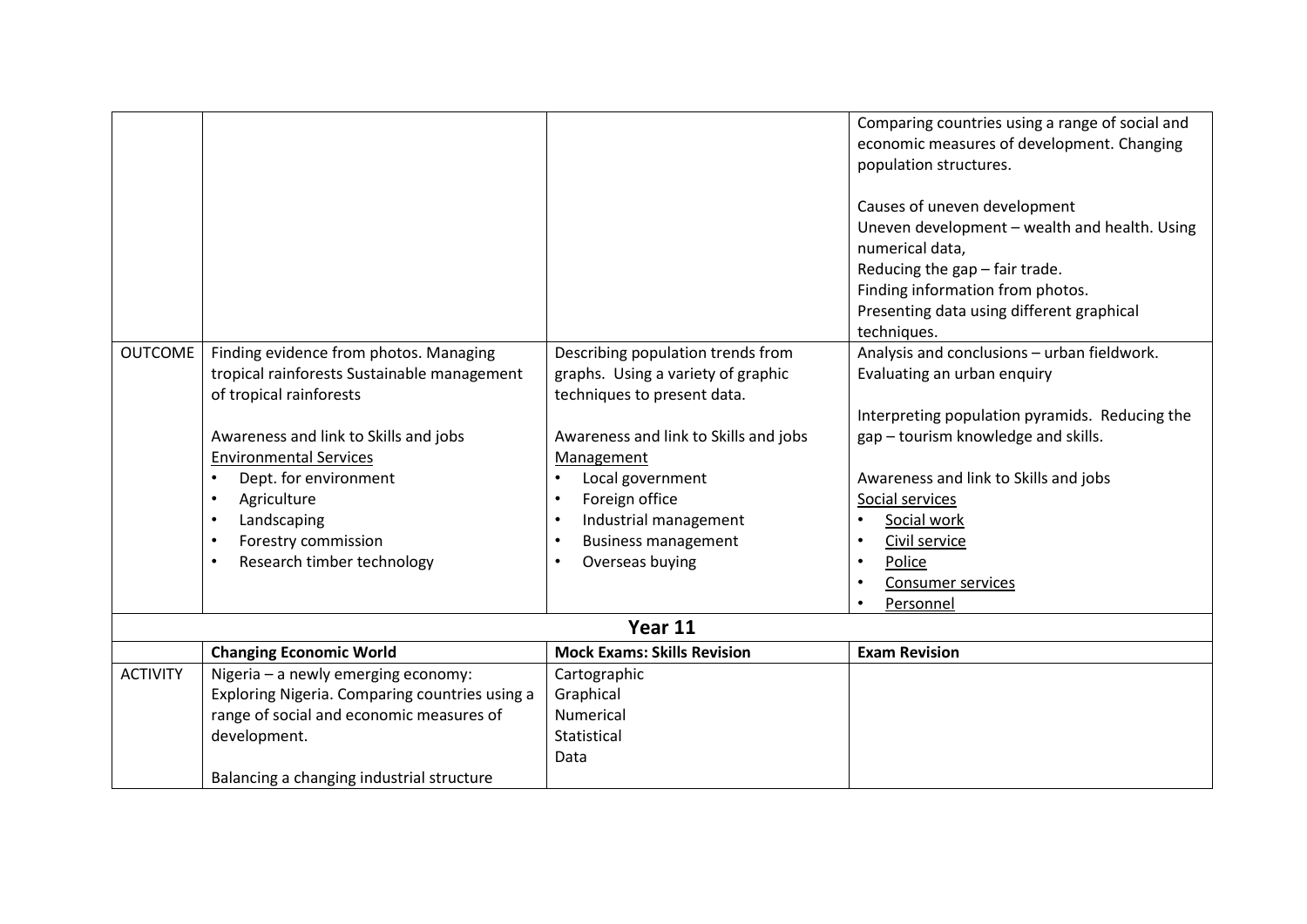| <b>OUTCOME</b> | Interpreting population pyramids. Using | Critical thinking and problem solving |
|----------------|-----------------------------------------|---------------------------------------|
|                | numerical data. Presenting data using   |                                       |
|                | different graphical techniques.         | Awareness and link to Skills and jobs |
|                |                                         | Informational services                |
|                | Awareness and link to Skills and jobs   | Market research                       |
|                | Travel & Tourism                        | Post office                           |
|                | Travel agent                            | <b>BT</b>                             |
|                | Courier                                 | TV                                    |
|                | Field studies council                   | Publishing                            |
|                | National parks                          | HMSO                                  |
|                | Tourist board                           |                                       |